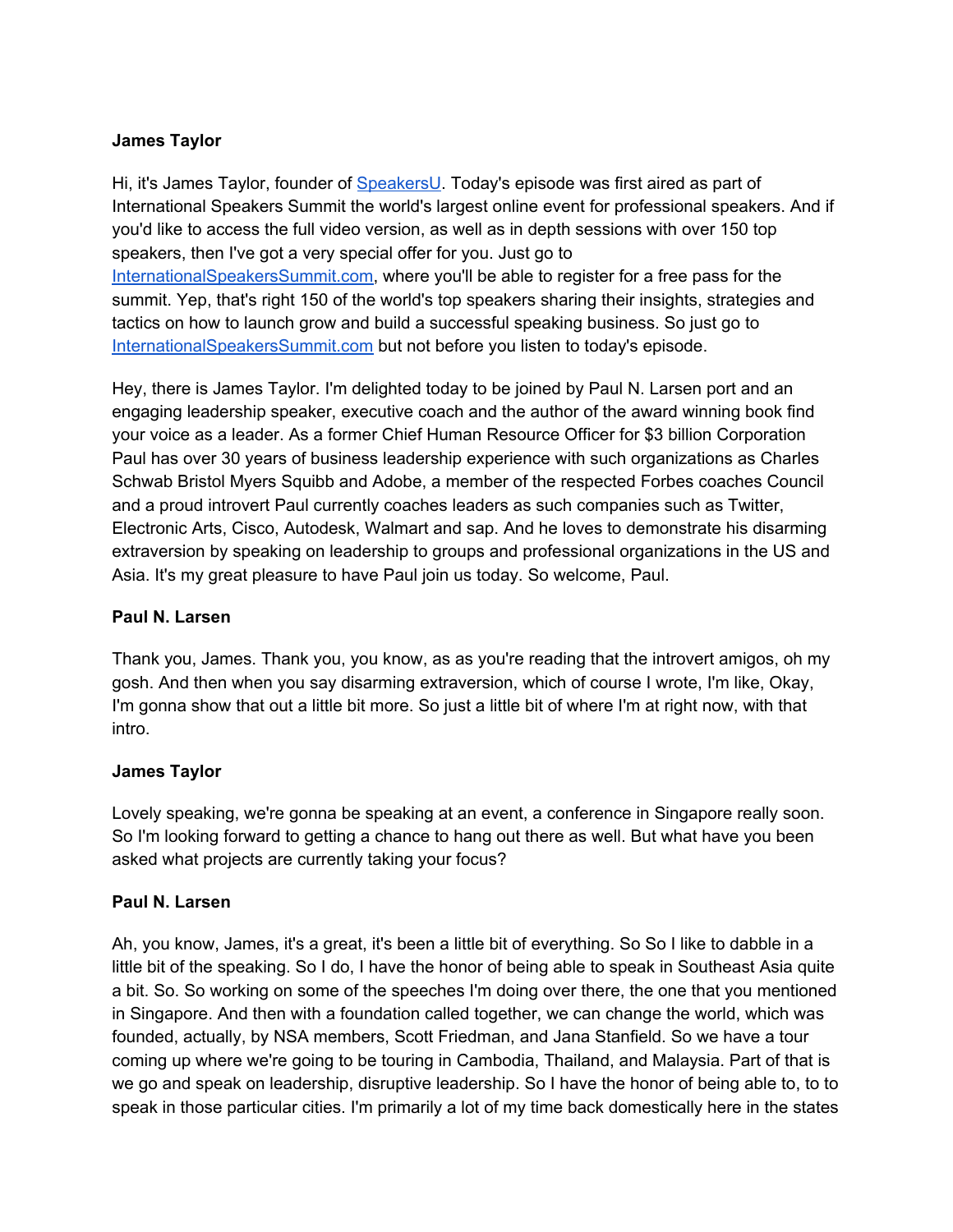is focused on executive coaching. So I have the pleasure of working as you as you name some of the companies, but more or less important than the companies are the people that I work with the leaders in these organizations who really want to make a difference, who really want to make an impact, yet, you know, they're kind of like struggling, like so many of us do. How do I do that? What is my brand, and what is my legacy? So those are a little bit of everything else I'm doing. And then I leave tomorrow for I'm going on a just a nice vacation to Japan. So I'm just going to be able to kind of immerse myself in a in a little bit different culture, and enjoy sort of the learning environment that takes when you travel, and you just kind of like not traveling for work, so to speak, but just kind of traveled to say, Hey, I'm in a new place. And let's see what I can learn.

### **James Taylor**

So the speaking part, you got the executive coaching the speaking the author, part of you, the speaking part of you, how did that get started? When When did you start getting into the keynotes side? Especially?

### **Paul N. Larsen**

That's a great, that's a great question. Um, it takes me back to my history. I it started back in 2009. And I had, you know, one of my, one of my things is, is is one of my tenants and best practices are always try to coach myself and coach my leaders on is have a vision for yourself to establish that vision and outcome. Well, I didn't do that. I mean, it was like so so I learned from what I needed to do. In 2009, I had a wonderful job at Adobe, it was an incredible job. It had all the perks, wonderful people wonderful company, great climate, I was not engaged, had nothing to do with the organization had everything to do with, I knew I had something inside of me that needed to come out. I wasn't sure what that was. I didn't think it was like an alien thing that had to come out. But I wasn't sure what it was. I knew it was a message. And I was at my father's memorial service who had a wonderful, wonderful life. And I was listening to what they were saying about him as a person and his legacy. And all these people were getting up James and literally just talking about what a wonderful man, he wasn't the difference he made in their lives. And I'm literally sitting there and it was one of those moments we have in our lives. It was just Oh, it was zing. And I said what are they going to say about me? It's that classic story we hear, but it really happened. I'm sitting in the church. I'm sitting there In a hard hardback Pew, and I'm like, what are they going to say about me? My father, my father is a created this brand and legacy for himself. And they touched all these wonderful people. What are they going to say, Oh, he was a great HR leader. He helped people with their compensation plans, he helped the restructuring, he laid off 900 people here, he hired 1000 people here, and I'm thinking, that's not the legacy I want to author. That's not what I wanted to do. So fast forward, what I the decisions I made, James was to leave Adobe, with some planning go out on my own. So it wasn't about going to another company, establishing myself as an executive coach. By doing that. I, I established myself also as an expert in the coaching arena, or the leadership arena, at least according to some of the people that that that provided me feedback, which then led to speaking engagements. So I didn't sit here and think, Oh, I want to be a speaker. I want to speak more. In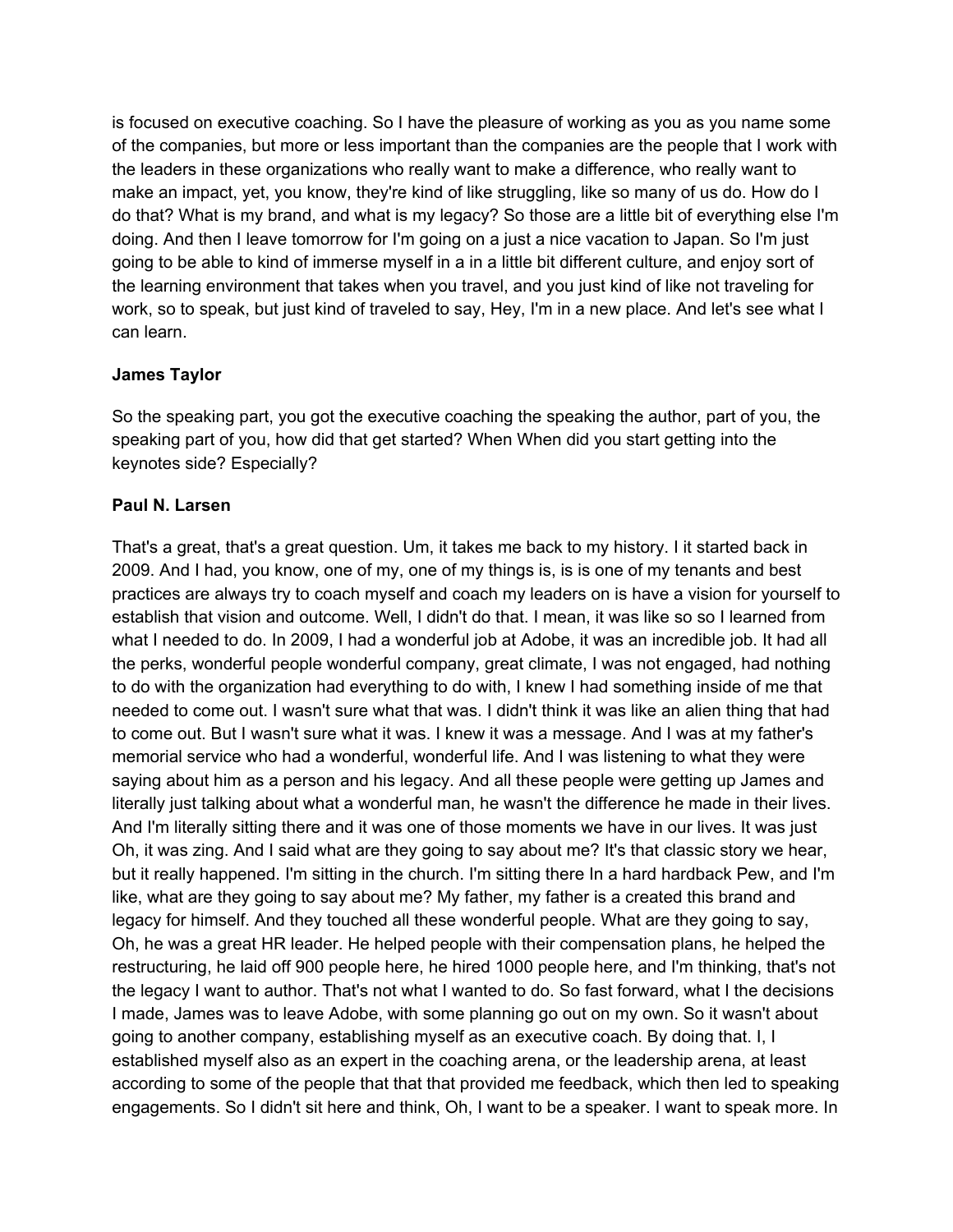fact, I got to tell you, I wasn't even as aware of professional speaking as maybe I should have been, I certainly been exposed to speakers and at events and corporate events and conferences. But it wasn't like I had a direct path to that. It was sort of like, by way of my path of finding my expertise. People then said, oh, maybe this is something you could speak about to this group of people. And my first speaking gig was to a, an ecology Physicians Group and, and it ended up like, do you can you speak on leadership for 45 minutes, and I did, and they handed me a check. And I'm like, Oh, you gotta be kidding me. Like, really. And I knew that there's a much more hard work around that if I really wanted to build a business. But that was enough of an enticement for me. But now

## **James Taylor**

I mentioned to you, you caught your class yourself as an introvert. And so which I think is interesting, because a lot of the guests I've had on here, either with a said on camera, or I because I happen to know them personally, as well. They would also maybe describe myself as an introvert, which is kind of weird when you think about our jobs is kind of getting up on stage in front of thousands of people as well. So you, you work with a lot of people who maybe the job title is not to Nestle to get on the stage, but as leaders, they are, they have to go on stage as part of their part of their role as well. So do you see any patterns? Are there more more speakers, introverts and extroverts? Or is it is it really a bit of a mix,

### **Paul N. Larsen**

you know, without any statistical evidence, right? And and I'm not going to be one who's going to cite all the empirical data, because I'll be proven wrong, the minute it comes out of my mouth, um, I would say it's probably a good mix. And what it requires is what you just said, a certain self awareness to really understand where you get your energy from, you know, how do you how do you replenish that energy, because that's the difference between introverts and extroverts. introverts can certainly be on stage, they can certainly perform in a Broadway show, as sometimes we do when we're on stage, they can certainly speak as in an expressive manner, as I tend to do, as you see my hands flying around. But when I need to replenish when I need to, to, to really restore my energy, I need to be by myself, I need to set the boundaries of being solo, a solo practitioner, so to speak, in order to do that extroverts need the group energy to kind of restore that energy. So that's the difference between styles. And that's where sometimes I think, to your point, the contradiction does come up, because people will say to me, you're not an introvert, because the conventional wisdom is, introverts don't want to be on stage has nothing to do with that. I enjoy being onstage, I enjoy sharing my message, I enjoy serving the audience. It has to do though, with when I'm the downtime I need in order to restore my capabilities for the next event. And to your point around leadership. That's a really, really great insight that you just gave. And and I would add to that, leaders are always on stage. So leaders always are on stage, no matter if it's a structured stage, or if it's just a stage and of course, in their in their organization. They are always on stage. They're always being watched. And they're always, you know, people are always gauging their performance. When I work with leaders, a lot of them tend to come from the technology arena. So they come up through engineering, they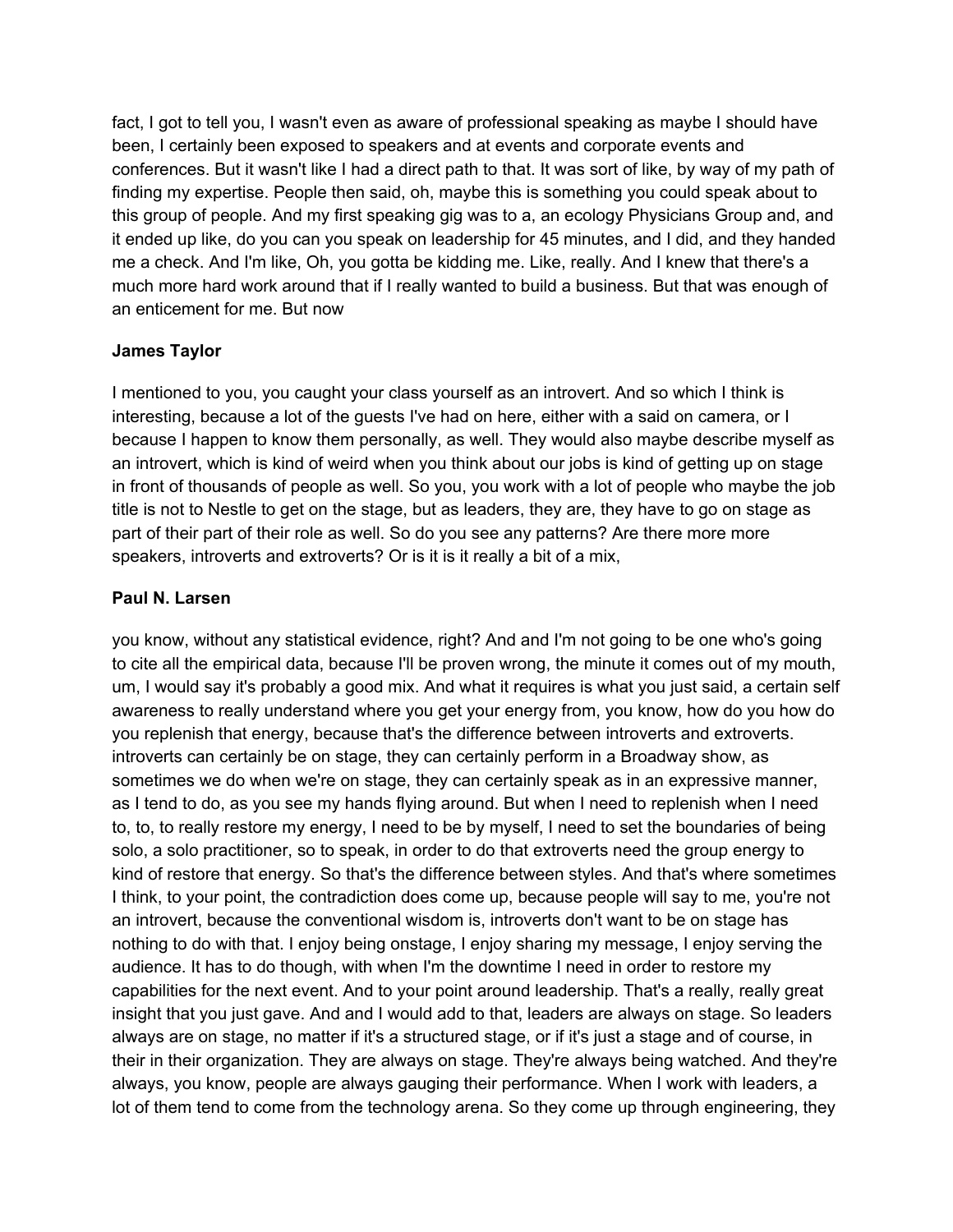come up through different different avenues, where they're used to kind of being by themselves, and then they realize they've taken on this new role, and they need to figure out okay, how do I take what I have and expand it and become a little bit more expressive in my brand and my presence, and that's where I can help because I understand where they're coming from from an introversion piece.

## **James Taylor**

That reminds me a little bit of one of my great heroes on this in the speaking world, or actually northward is a guy called Edward de Bono who Greg Creativity, lateral thinking. And I remember seeing years ago seeing him on the stage and just being completely mesmerized, not because he was, it was a very, you know, he's moving around the stage a lot or anything, but his ideas were just so powerful. But then I subsequently spoke to people that know and work with him saying, he has the worst small chat person. He just doesn't like being in large groups of people and doing that he loves being on the stage and teaching because he's the teacher. And he loves having maybe one on one deep one on one conversations with people. But he really, he really enjoys the other stuff, you know, going to the cocktail receptions and some of the things that can come from some things you have to do as a speaker.

### **Paul N. Larsen**

Right, exactly, no, and I can certainly understand that. And I understand as being a speaker, as speakers, as we all are, that's part of our business as well. So when that does come up is certainly at conferences, I have to be very deliberate with my time. And I have to be very deliberate with my energy so that I show up in a very consistent manner. So that what the way I am on stage, people will also reflect that in terms of my consistency when I'm offstage, because we hear that a lot, right? Oh, that person on stage is different than the person offstage. And even though we might have a different style, when we're on stage versus certainly off, I want to be consistent with the relationships that I develop, knowing that I do that I'm not going to be after I'm on stage, that I'm not going to be able to be there 24 seven, because I'm going to need to go back to the room, and really just be with myself in order to kind of restore that energy. That's a really good point. Now you

### **James Taylor**

you've spoke about this, to having this voice model to building your brand as a speaker, can we start going going going through that? First of all, I mean, how Where did that come from something that can create a model around building brands is just something you were you trying to figure out yourself? Because it was it was applied to you? Or were you starting to coach? You've mentioned coaching executives, who were maybe transitioning to being speakers as well, when did that begin?

### **Paul N. Larsen**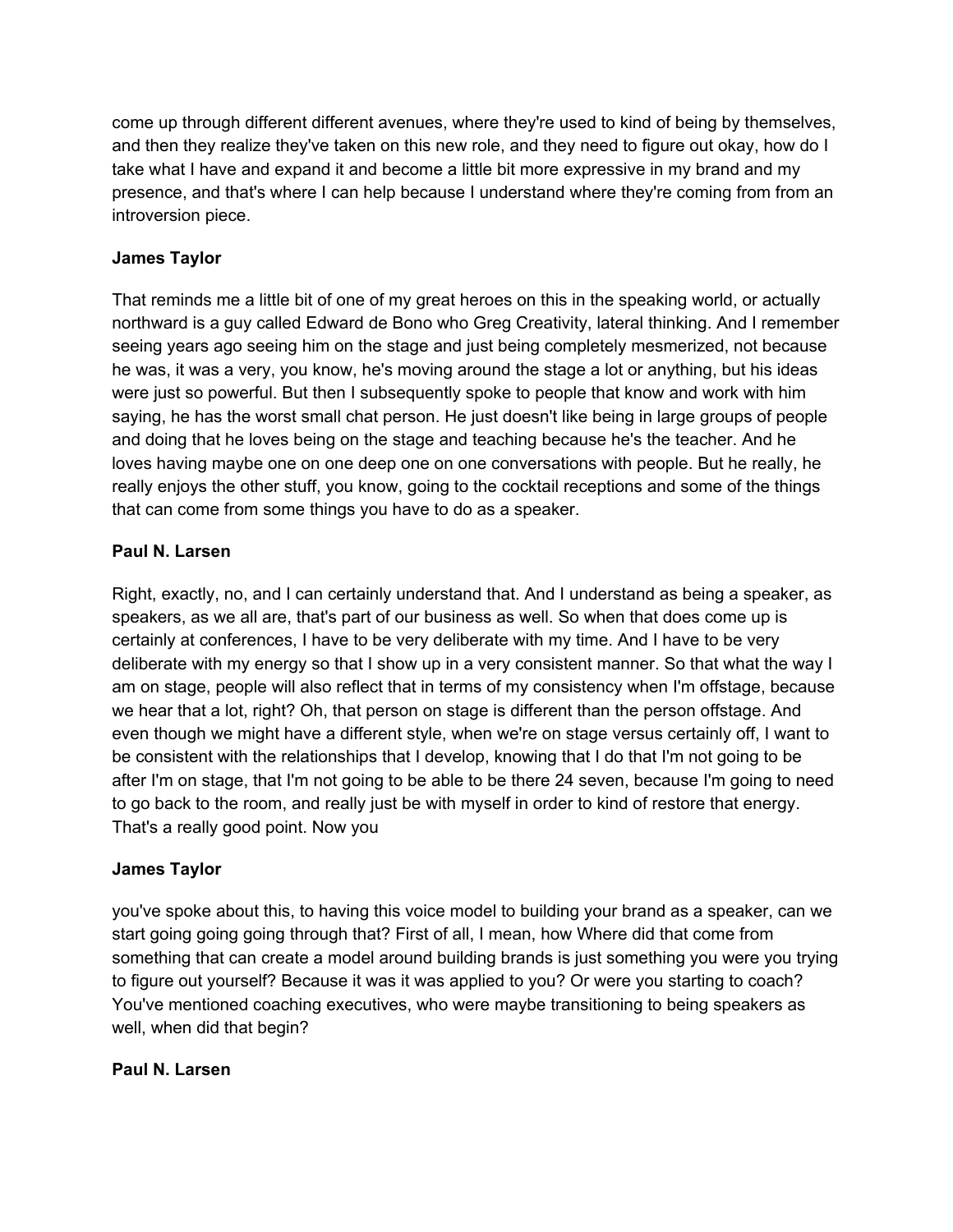All of that? I mean, it was, you want to talk about a gift, right? I mean, it was a gift that was kind of just given to me, and it was absolutely a journey that I took so so upon, upon leaving Adobe upon sort of really discovering what my passion is around coaching. And, and, and the the impact that I can make as a coach and the learning that I can bring into myself as a coach. It really was around Paul, you've got a voice, let's use it. And it was one of my clients that I was with and had a significant organization there. And I kept telling him, we were talking to him. And we as we were coaching, I said, how best can you use your voice? How best can you get out and build your voice as a leader? He looked at me. And he said, that's your brand. Paul, he said, If there's one thing that I connect with you, it's the voice. It's finding your voice as a leader. And James, it was another one of those big zing moments. I have these moments all the time in my life, right, you have to be open for them, you have to learn from them. And I get zinged all the time. And I look at it as a great thing. But it was, it was like, Wow, he just gave me my brand. Um, before that I was just kind of Paulie the coat, right. And then I said, find your voice as a leader. So I played around with that a little bit more certainly used him as a wonderful pilot. And I took the voice, I took the voice, obviously word and made an acronym around it, to say, look, what what's the what's the journey I went through, what's the first thing we do when you build your voice as a leader or find your voice. And it really was around the values, your outcomes, your influence, your courage, and your expression. And it really is sometimes it can be sequentially, and sometimes they might be consecutively. It all depends on the person and where they are. And it applies to a lot of different pieces of our lives, whether it's finding your voice as a leader, finding your voice, as a trainer, finding your voice as a speaker, I've done all of these types of avenues, but it's discovering those values, establishing those outcomes, demonstrating your influence, stepping into your courage, and then crafting your overall expression. And when I put all that together, and I worked through the exercises and activities that I went through, and that I was successful and maybe not as successful in and then I use with my clients. That's how I built the model.

### **James Taylor**

So one of the kind of dangers I guess by doing an event like this an online summit, there's someone here from all these, you know, over 100 speakers, and it can be a little bit discombobulating because you will hear opposing views on something and so I'm interested you mentioned like values right at the start because this is this is how I personally figure this stuff out is is I will be tend to be attracted to taking or maybe that that particular speakers strategy or model or how they're building something because they have a similar value. with similar values, to me, that's just my way of navigating, is that the way to think about it, because I'm just conscious that this is as we've talking about this just now. And if someone's going through the summit, they're going to get a lot of information, this could be maybe some way of helping them sort and sift what's gonna be relevant to themselves.

### **Paul N. Larsen**

Yeah, the way and that's an excellent, first of all, it's an excellent call out. And second of all, it's also an excellent sort of action to take. Because when you when you're when you're exposed to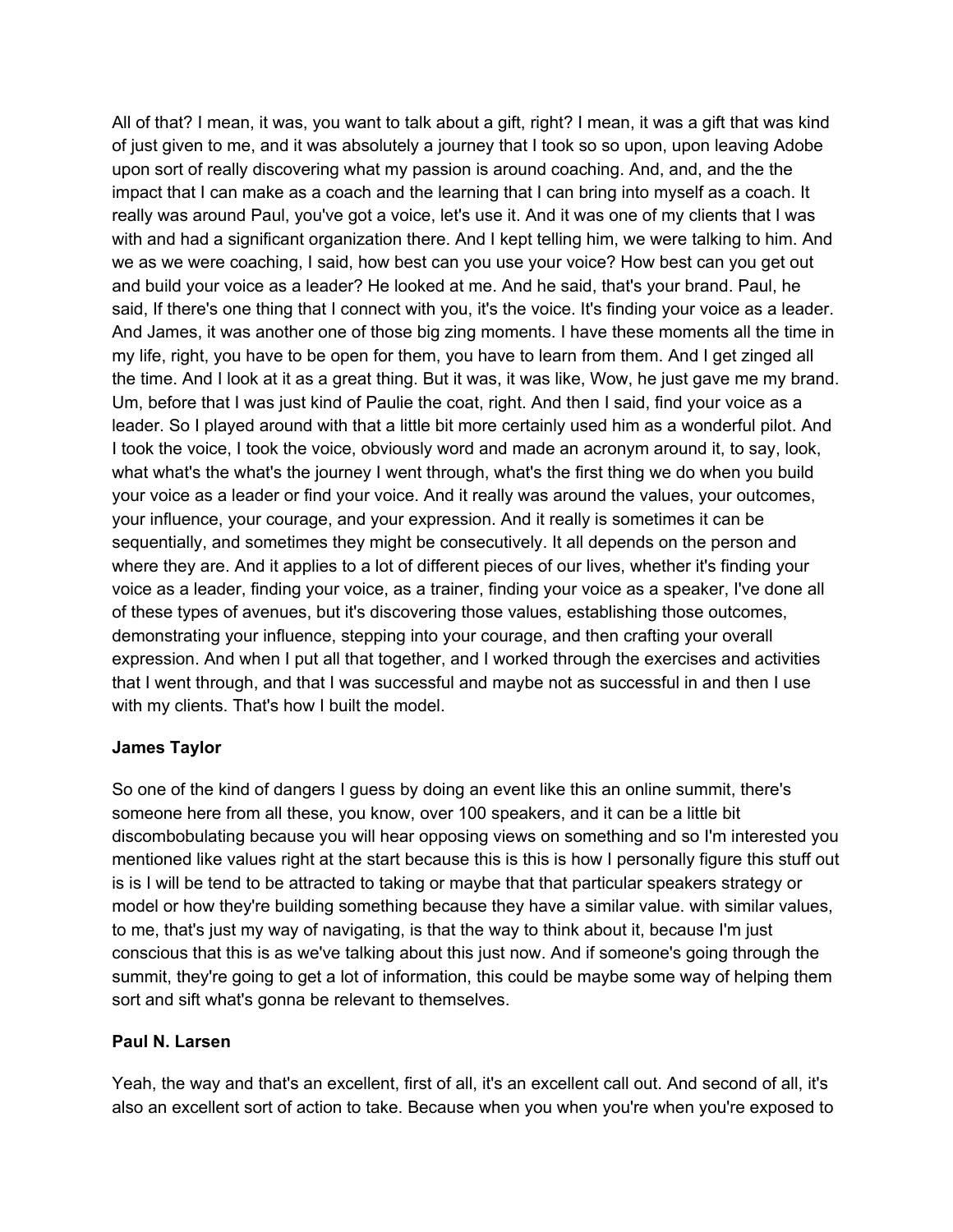all of this great information and great content, how do you filter it, and and the key on this what what my voice model really, really works on is being very deliberate. When I when I work with leaders, when I work with speakers, when I work with any anybody, including myself, we tend to just kind of react and I could imagine going, I know when I've gone through summits like this, and conferences, we can we tend to just kind of react to what we hear sometimes, when in fact, what you want to do is take a step back, what is it that you actually value? What's the purpose of why you're going through this experience? What's the outcome you're looking for? So always tie a purpose to an outcome? What's the deliberate action you want to take from that? And then out of that will cascade your value? So like, if you really think about what are your top three values you have in your life? And for me, when I went through that exercise, it's it's not complex, it's really trying to figure out what are those top three values that that you value that you live your life by? It's your it's kind of like your inner DNA, there's not energy and I guess it's your, it's your inner GPS, right? Um, I do that with leaders. And a lot of times what leaders will tend to do, and I think we do this as humans, they will list off values, they think people want to hear, oh, I value feedback, I value community open communication, I, you know, and all of a sudden, I look up on the wall, and that's the values of the organization, right? It's like, No, no, no, sit with yourself, quietly, list out all the values that guide you, you know, whether there be whether it be, you know, a lot to do with relationships with with financial freedom, what are those values, right that you have, and then that will also then guide you in terms of the decisions you make. And then you're in terms of the outcomes and vision you want to have for yourself, especially as a speaker, I hear a lot of people say, I want to speak, I want to speak more, I want to speak in internet, I want to be a global speaker, I want to speak internationally. That to me doesn't show necessarily a an articulate of articulation of values. It also doesn't show necessarily a vision. What's the endgame? Like? What is it that you want out of that? What is that vision of that? So that's kind of a way that I would kind of navigate some of this.

### **James Taylor**

Yeah, I mean, I think that's a good point, listen, because it is, I mean, there's a lot of information coming out of them. And so I think just taking a little bit of time, it was a start just many of you will already have done this in your own practice, you'd have set and then you have good sense of your values, maybe it makes sense you haven't really done yet. But I think it's a really valuable thing to do. Because you're going to hear during the course the summit, you're going to hear one person or that person says that thing, that was the things always bear in mind, they're all they're all starting at completely different places, usually in different parts of the world. And they and they have different value values. And if you can try and figure out and then you can continue, ask yourself, so that so we move on to the values as the first point, having a strong sense of your, your outcome. You mentioned like purpose and outcome, you can use those inside different ways. Can you explain that?

### **Paul N. Larsen**

Absolutely. So So, you know, I always like to say, when I'm working with myself, when I'm working with leaders, what's the purpose of why you're doing what you're doing? What's the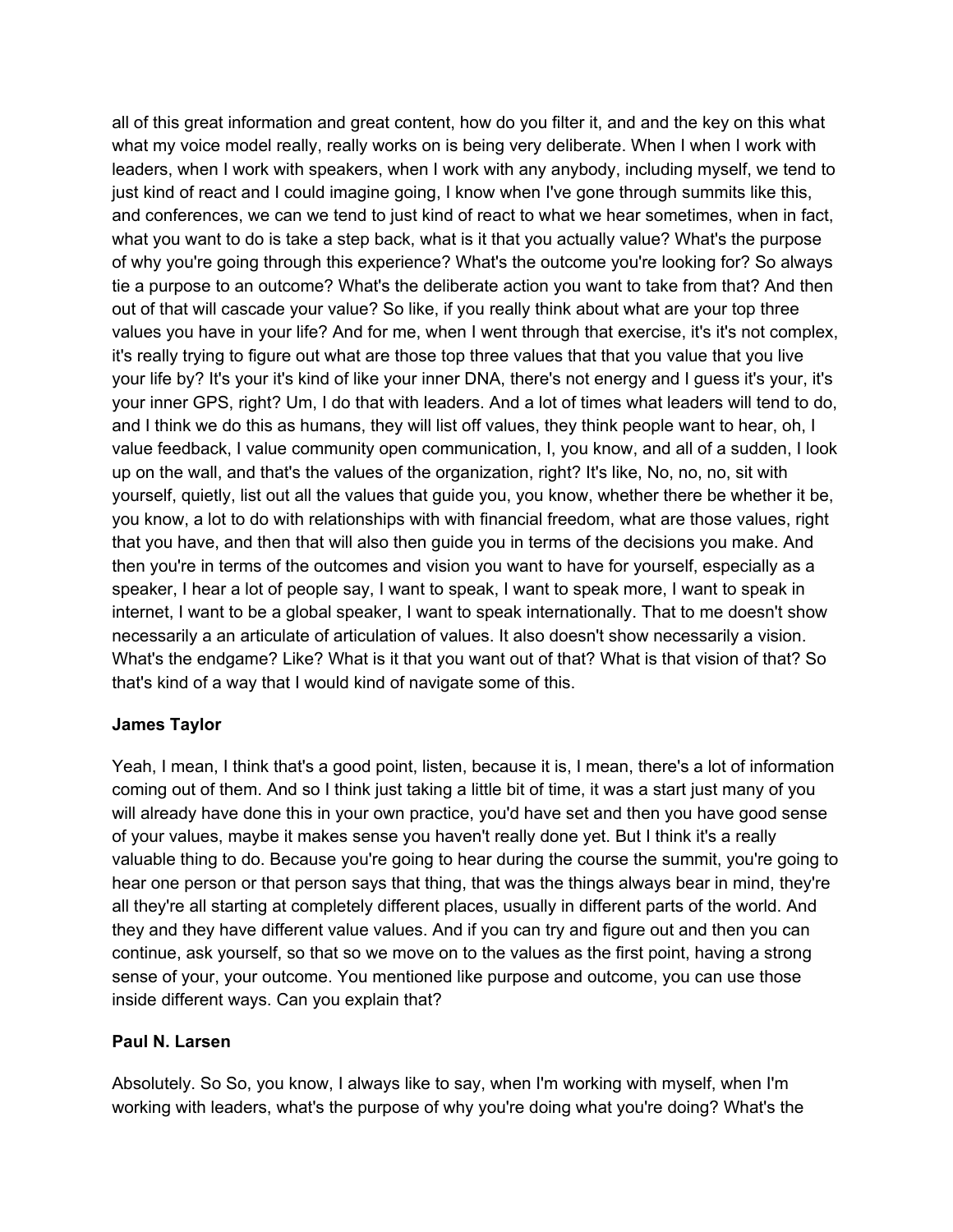purpose of that communication? What's the purpose of that meeting? What's the purpose of that action, you're going to take? In a much grandiose scheme? If you are building your speaking business? What's the purpose? Why are you going into speaking? What's the purpose of that? And then tied to purpose? Are the outcomes? What are the outcomes you are looking for? What's the vision that's tied to that purpose? Many times I hear that I want I want I desire I desire I intend I intend. But what I don't see connecting to that are the outcomes or the actions associated with those intentions, or associated with that purpose. So building your outcomes really is like even if it's just for your vision for next week, for next month, for next year, or for your business, that really is making sure that is tied directly to your overall purpose, because many times they're disconnected. And then people wonder why they don't follow through on certain things. They wonder why there's there's no there's no outcome or any kind of action associated with it because they have haven't actually tied those two together? Yeah, so one of the first things I do is that with coaching is you tie purpose to outcome. And and and you don't have one without the other. And and what it does is it creates a very keen discipline of making sure that you take action associated with any purpose or any intention you have,

### **James Taylor**

as well good coach does is ensuring there's accountability towards those outcomes. So every week or when you speak, you can do you can have coming back to that, and also kind of reconnecting it with that with that purpose as well. And I think one of the things we've heard time and time again, probably people maybe getting a bit bored by it, but almost every guest is either spoken about the importance of having a mentor in what they were doing in terms of bonus or a coach. And because under this slightly different kind of roles, and to some of them, some of them, it's not honestly even with a mentor, but it's not even a person that the they actually know it's a person. That is because they know so much they read so much of their books, and it's almost like another character is another character, but they can ask themselves and be quite certain of what the answer would be is that wish I go next? And they can do almost asking to that, that fictional character, or that character, this right thing as well?

### **Paul N. Larsen**

Absolutely no. And that's a really good point, because you absolutely want to use all the resources that are available to you. But you also to your point, you want to do it in a very deliberate fashion. You want to make sure that you are seeking a mentor, or seeking a coach, or seeking a teacher, whatever whatever the role might be. But it's very deliberate. Again, what's the purpose of why you're seeking a coach, I can't tell you how many times sometimes I will be I will be engaged to talk to people around around a coaching partnership. And when I get in there, and I ask, Why are you looking for a coach? Why now? What's the purpose? They don't have any answers to that they just thought it would be a good idea. They haven't necessarily worked through all of the deliberate steps necessary to really think, why do I need a coach? Am I coachable? What would I be? What's the outcome that I'm looking for? The same holds true when we go through summits like these, and when we attend conferences, or anything else, we tend to want to pull like you were saying from things, but do it in a very deliberate fashion. So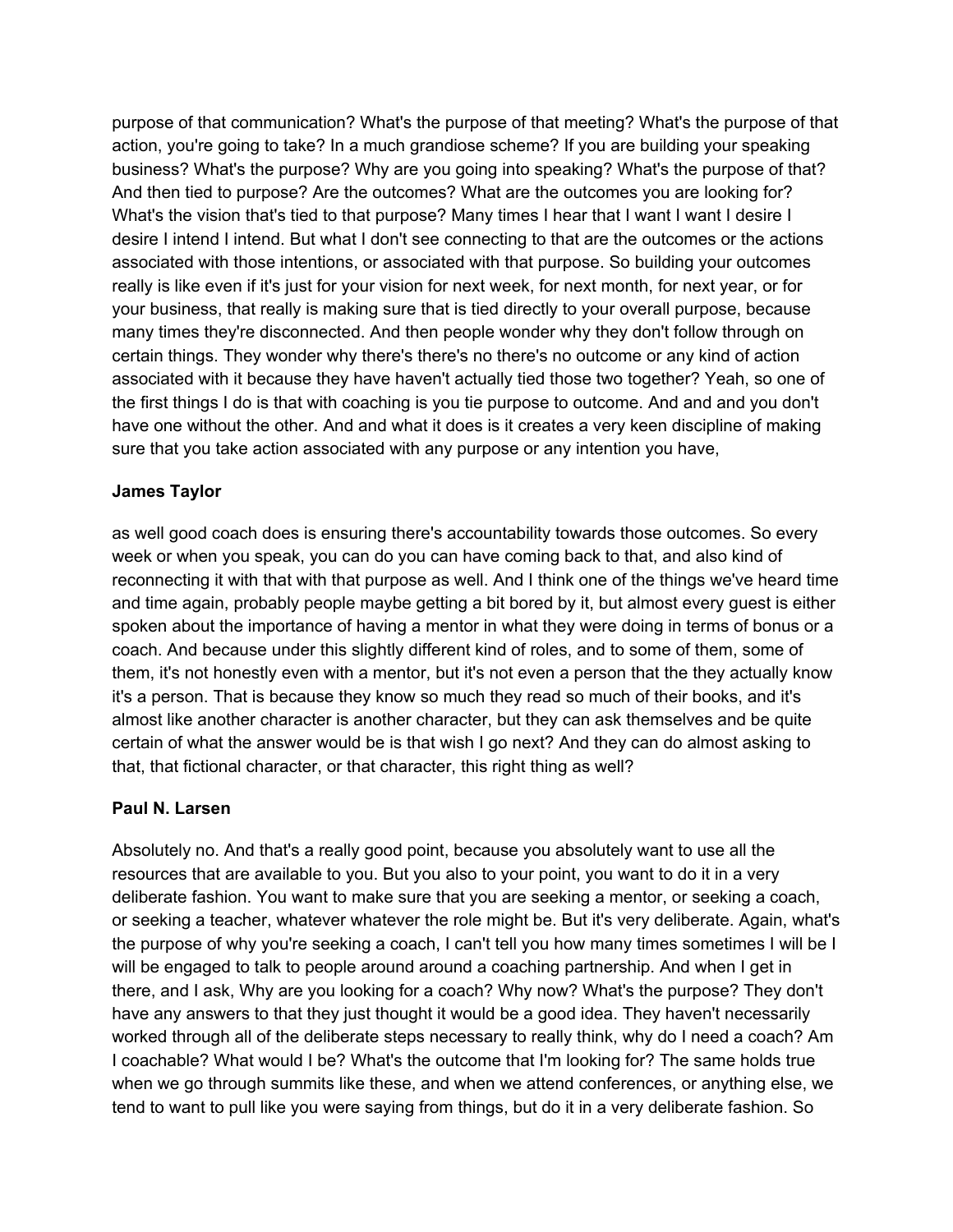when you're seeking resources, and you're seeking assistance, make sure it's very deliberate, and it's tied to, okay, this is my purpose. In order to get the outcome I need, I'm going to need a coach or mentor or some type of help to bridge that, yeah, they're in the eyes right there. That's a brilliant algorithm in order for success, because you've got a clear purpose, a clear outcome, and then the coach or mentor can help you within that within fill in that gap.

## **James Taylor**

And the next part of this is the influence piece in that you're making building relationships, not just with coaches and mentors, also building relationships with people in the industry, you know, as a speaker, whether that's with, you know, other speakers or meeting professionals, or CEOs, decision makers, as well. So, what what the speakers need to be aware of when they're thinking about the influence part of that.

### **Paul N. Larsen**

So the influences is exactly that. It's building those relationships, but it's building those relationships. You know, it's that old, it's not so much the quantity, James, it's the quality, right? A lot of times, again, when you go into a field, such as speaking, it's around it, get to know as many people as you can build your network, build your network, boost your email list, build your email list, get names, names, names, names, names, and all of a sudden it becomes quantity. And we lose sight of the quality or the qualitative piece. The relationships have to be built on trust and respect, always. And And so again, going back to being very deliberate, what are the relationships, you're going to need to achieve that vision or those outcomes that you've created for yourself? How do you build those relationships? How do you demonstrate that trust and respect and how do you go about doing that? So So again, it sounds common sense. But I think in today's world, especially with social media, which I'm a huge fan of, and I'm all over social media, but I do it also very deliberately. And I try to be very trustworthy and respectful in my social media platform and footprint, as I build those relationships. But I think today, we can just we can we can have connections all over the place. We can have likes all over the place, we can tweet all over the place. We're not necessarily doing it with it with a deliberate fashion of building influential relationships. I see it in organizations. And I think it happens in our industry as well.

## **James Taylor**

And you mentioned going to Japan is something maybe remember, when I first started working in Japan, it was it was quite interesting to see the difference between in the West will be quite transactional here and our relationships. I'm going to do this for you because I expect this but and it's so it can be very transactional, where I remember in in Japan doing business in Japan, actually, we spent about maybe three to five years just building relationships, building trust, before any Anything was ever, ever done. But the interesting thing that happened by doing that, and just just building trust and being, you know, being a respectable kind of building that trust over time, is that when that trust was eventually solidified, it was it was just like, took off like a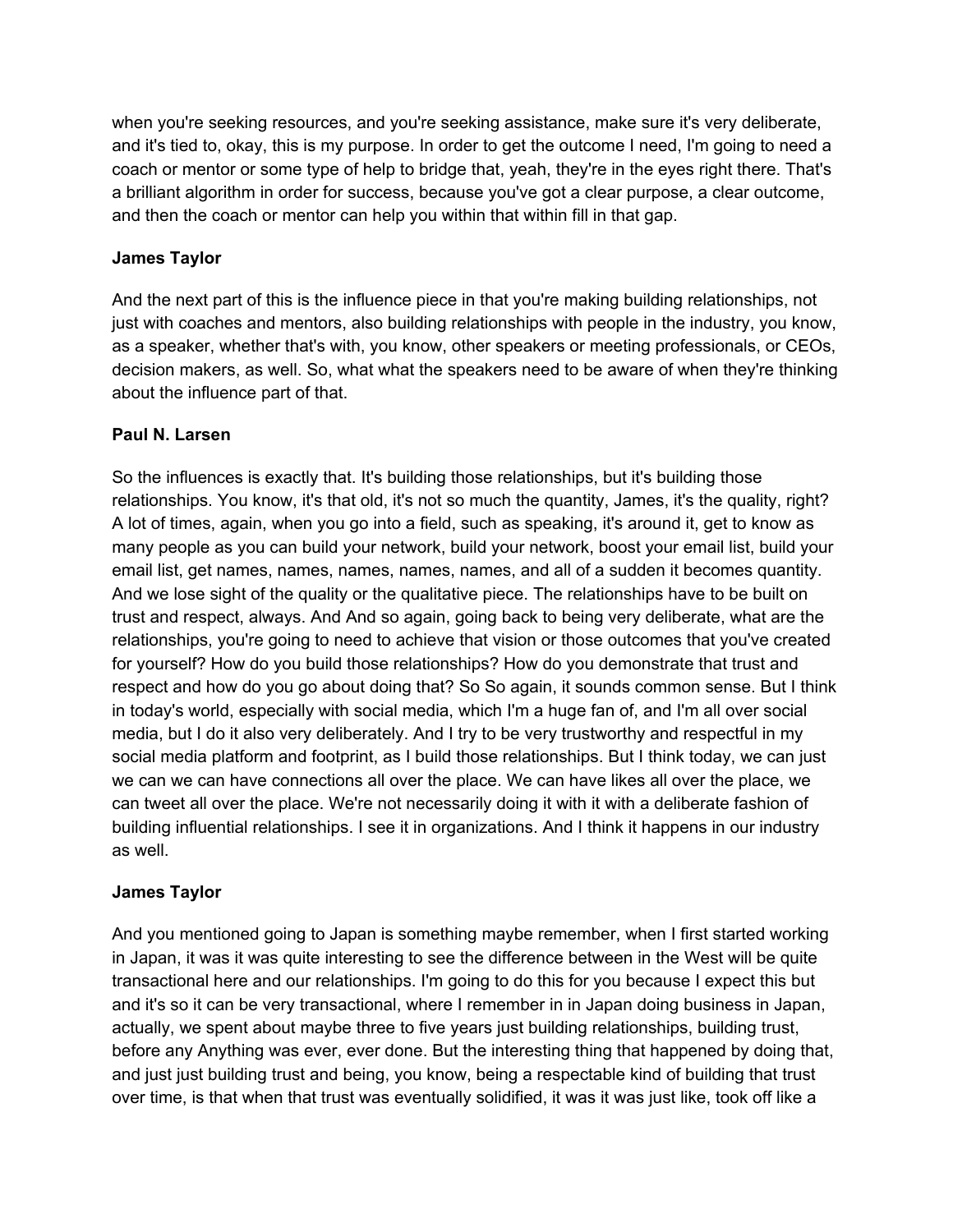rocket, because the nature of this industry is exactly the same. It's one of everyone talks, people are talking, they know that that person is a good person to work with, they know that that person does, as they said, they know that person is going to show up and, and, and give a great performance. But it does take a little bit of time to build that trust and build those relationships.

## **Paul N. Larsen**

Yeah, it's the you just nailed it, it's the, it's the, you need to spend a little bit of time at the upfront piece, right. And building those relationships takes time. And we're, and you're right, in our society, we're so used to instant gratification. now now now, and that whole transactional piece, so I do think we need to, you really need to take the time to build the trust and the respect, because that's going to then build your brand. And and we see that all the time in any kind of, it doesn't matter what industry you're in, or whatever role you play, that really taking that time upfront will pay off in the long run. But we are in a society where conventional wisdom almost forces us to say no, no, no, no, no, just go go, go, go, go, here's all the ways you need to do it. Here's all the ways you can make money, here's all the ways you can do this. Just go go go go go. And we lose sight of that the discipline of really building that trust, and that respect that other cultures and societies do so well.

# **James Taylor**

It's almost a little bit. I know that with people like Matt church, and Peter Cook, head on here from Australia talk about this, between a business and a practice. Most speakers, you really have practices, you don't have a business, it's not something you're ever going to naturally sell. It's you if your doctor's practice, or your topic is really you, which means that the trust piece is even more important, because it's you, you know, you have a relationship. So so you're thinking about this thing, much longer term than then a company with Nestle thinking about quarterly results, or I just need to get through this, this one year bump or whatever the thing is, you have to think much more longer term.

## **Paul N. Larsen**

Absolutely. You know, I'm sure I think there's a book out there now, and I'm probably quoting it, the brand is you, right? It is when you are a speaker or a coach, it is you and even if you're affiliated with another company, or organization or group of folks, you are still representing yourself. That was a that to your point around my journey. That was a very deliberate decision. When I went out on my own, I branded myself with my name, right, which is, again, what most speakers do, most coaches do. Yes, I have a model that I use and a tagline. But it's my name associated with that I had to then make. And I remember having this conscious decision, I do a lot of self coaching, I have a lot of dialogues with myself, that if I was going to do that, I had to make sure that I wore that brand out here. And every behavior I did every action I took every decision I make represent adapt, because I then knew I was putting myself out there. And I had to build the trust, the credibility, the respect, all those things. It wasn't about likability, it was about trust, respect and credibility. But I remember having that decision with myself in that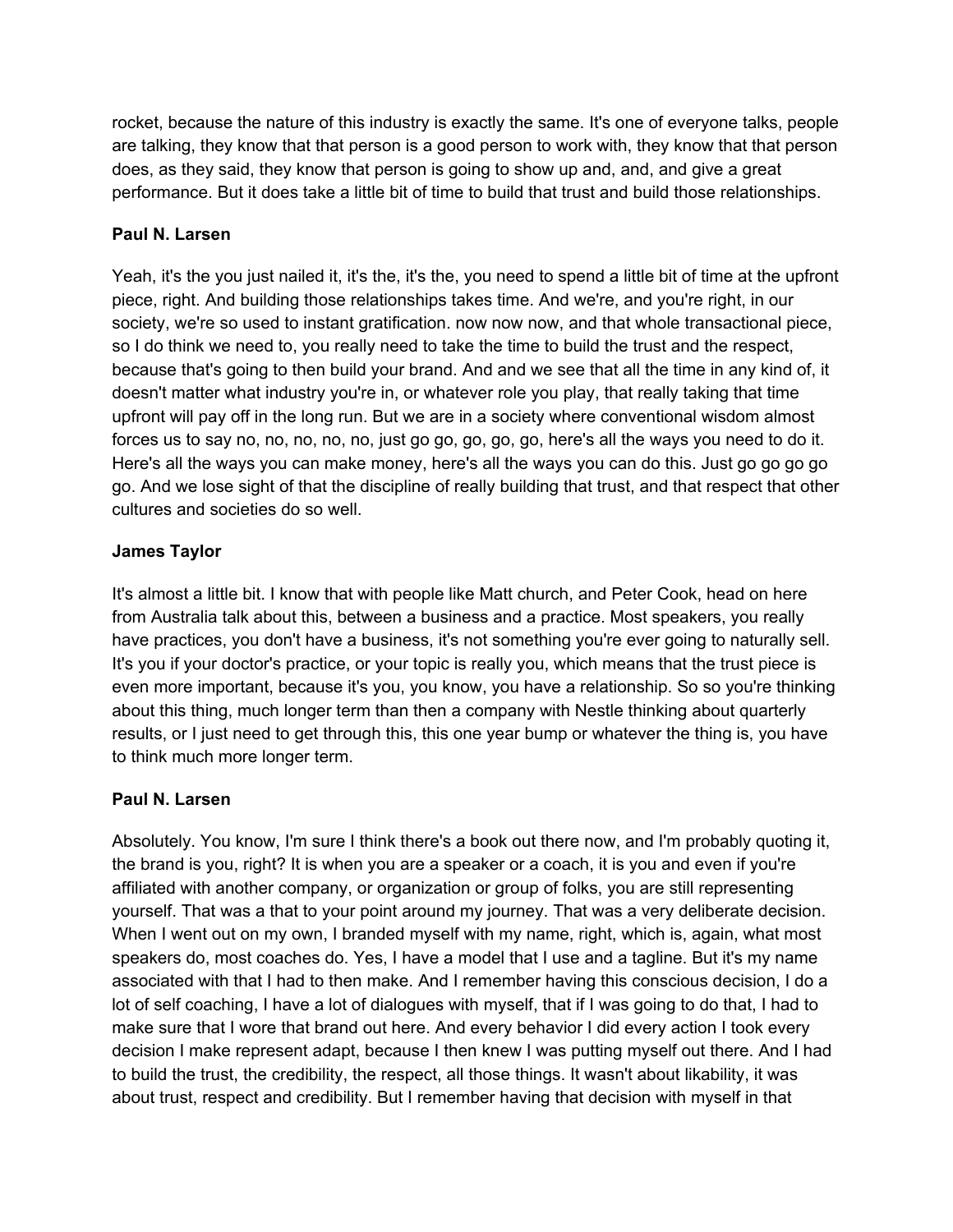conversation to say, that is what I'm going to have to do versus being within a company where sometimes you can kind of get away with hiding a little bit here hiding a little bit there. No, you're I was all exposed. And that was that took courage for me to in which to do that, which is the next piece and invoice right. It was like stepping out of my comfort zone around that.

## **James Taylor**

And so on that piece in the courage, the one of the ones I often think about when you mentioned that word courage, I think about how as a speaker or kind of anything, when you're going out and you're in a solopreneur it's very easy to want to just Who do you speak to? I speak anyone? What do you speak about I can think of anything? And so focusing and niching I think that takes great courage, because is willing to say this is this is what I think I'm good at this is this is my thing. And and and I'm going to take that risk on that. So when you were kind of going into your speaking business, did that require a lot of courage for you to really focus on what what you actually want the speaker to speak about?

### **Paul N. Larsen**

Oh, James, you know, you nailed it with me on that one? That absolutely did it setting boundaries for yourself. It's setting boundaries for your brand, for your market, for your business for your niche, all those things. Absolutely. And I'm a learn, I learned by experiences. So I learned by all the mistakes I made and the successes. I to your point. I was one of those people like I this speaking thing was great. I can speak there, I'll speak for you. I'll do this, I'll do that. And I had a couple of experiences where I was not the best speaker for that particular event. And I showed up that way. Because I did anything wrong personally, or I did anything wrong on stage, it just was not a match based on what they needed. And based on what I could provide, I thought, Oh, yeah, I can do that I can do that I can be the the generalist for that. And then when I got up there, and I realized, Oh, this was not working. So it was a great learning experience for me. In terms of, okay, Paul, you have a certain expertise, you have a certain modality and methodology, you have a certain style, that is not going to be reflected in to every everybody that is going to need a speaker and is going to need, you cannot serve all the audiences. And that that was an experience for me. And I, I had to really be humble around that. And I had to really be humbled with the groups that I that I had a couple of episodes where I learned that, and that's how I had learned it. Right. And, and sort of that feedback. And now that that journey of going through that. And you're absolutely right, that took a lot of courage. And it took it takes a lot of courage to say, I'm not going to be the speaker for everybody, I'm going to be the speaker for this particular domain or this particular pillar.

## **James Taylor**

And the only way I was able to come for me is to come to peace with that was a stat that Simon t Bay, the great speakers told me and he said in America now there's 1.8 million conferences every year. And I think 1.3 million of them requires seekers and another friend of mine pretty current who's who's working with Big Pharma is speaking to a pharmaceutical company. He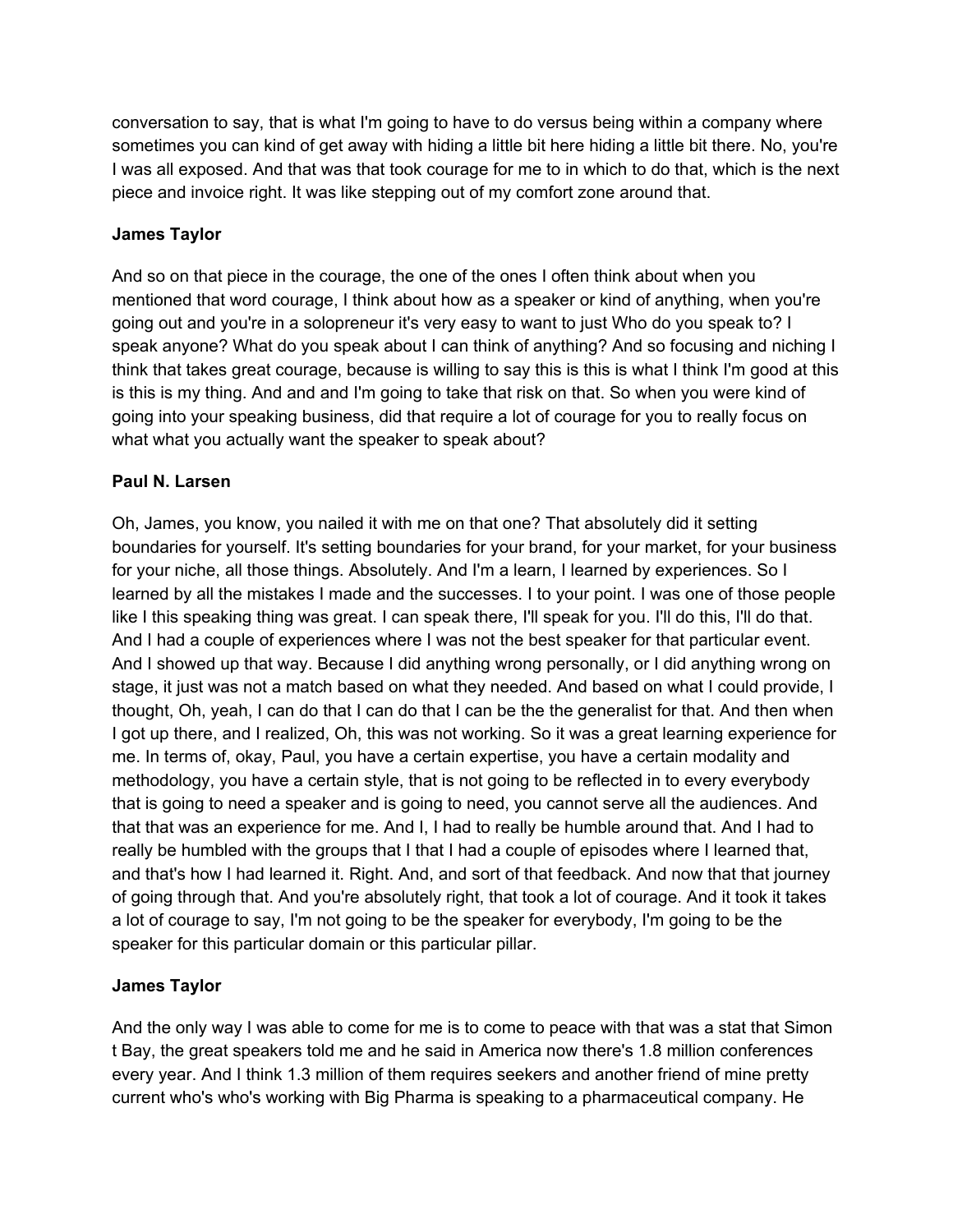said, they have 40,000 speakers every year. And that allows me to go okay, I don't have this is perfect. I could just focus on this. There's so much there's so much work out there, there's so much opportunity out there as well, especially when you get to company and you speak in, you know, in organized companies, which you don't see advertised all their internal meetings, sales, focused meetings, and is is easy to think that all the meetings are happening. And those ones that you see being advertised to the public, exactly. Most events are happening as corporates, you know, it's under the, you know, you don't actually see them, and we'll buy that final piece, the expression piece. So, you know, communicating human to like communicating with your overall expression. What does that mean?

## **Paul N. Larsen**

Yeah, that's, that is the overall expression is kind of your overall brand. It's your overall legacy. It's your overall impact that you make, and in whatever role that you're playing, how do you know what that impact is? How do you know what that legacy is, um, if you're not authoring that it's been authored for you, because back to everything we just said, if you are not deliberate in how you build your relationships, how you build your vision, how you discover your values, how you take steps out of your comfort zone, if you are not doing that deliberately James, then that legacy of who you are that presence of who you are that your overall expression that's been crafted for you. So I always work when I work with leaders, especially, and many leaders have been in the business for for for many years, I'll say, what's your legacy? What's your leadership legacy? And they look at me and they go, I have no idea. I've never been asked that question, or I've never asked it up myself. And I said, well, then that means it's being created for you. Yeah. Could you have a legacy? So why don't you step into that and start to author that legacy author that expression, and you

## **James Taylor**

really have to push because as we know, having both in the Silicon Valley world as well, that billions of dollars are being spent in terms of distracting you from maybe doing things with your, with your in your longer term benefit, let's first put it that way, things that distract you to keep scrolling through, you know, like clickbait and things. And there's an entire industry that's around there in terms of psychology that's going so you do have to be very cognizant of that and and be quite as you should use it, use that word deliberate, deliberate about you are making certain decisions and and some things you're going to be saying no to. So as we start to kind of finish up his quickfire questions here. We're just talking about tools and apps, actually, are there any tools online resource app you find really useful for yourself as a speaker,

## **Paul N. Larsen**

you know, the one that it doesn't necessarily pertain to speaking but it pertains to my my mind space, and it's called headspace. Now, you said it, yeah, it, I use that James, you will find me using that everywhere. I I will go into the I will go into a meditation and I'm not you know, I'm not going to be sitting here saying I'm meditating all the time. But I will go into that headspace app in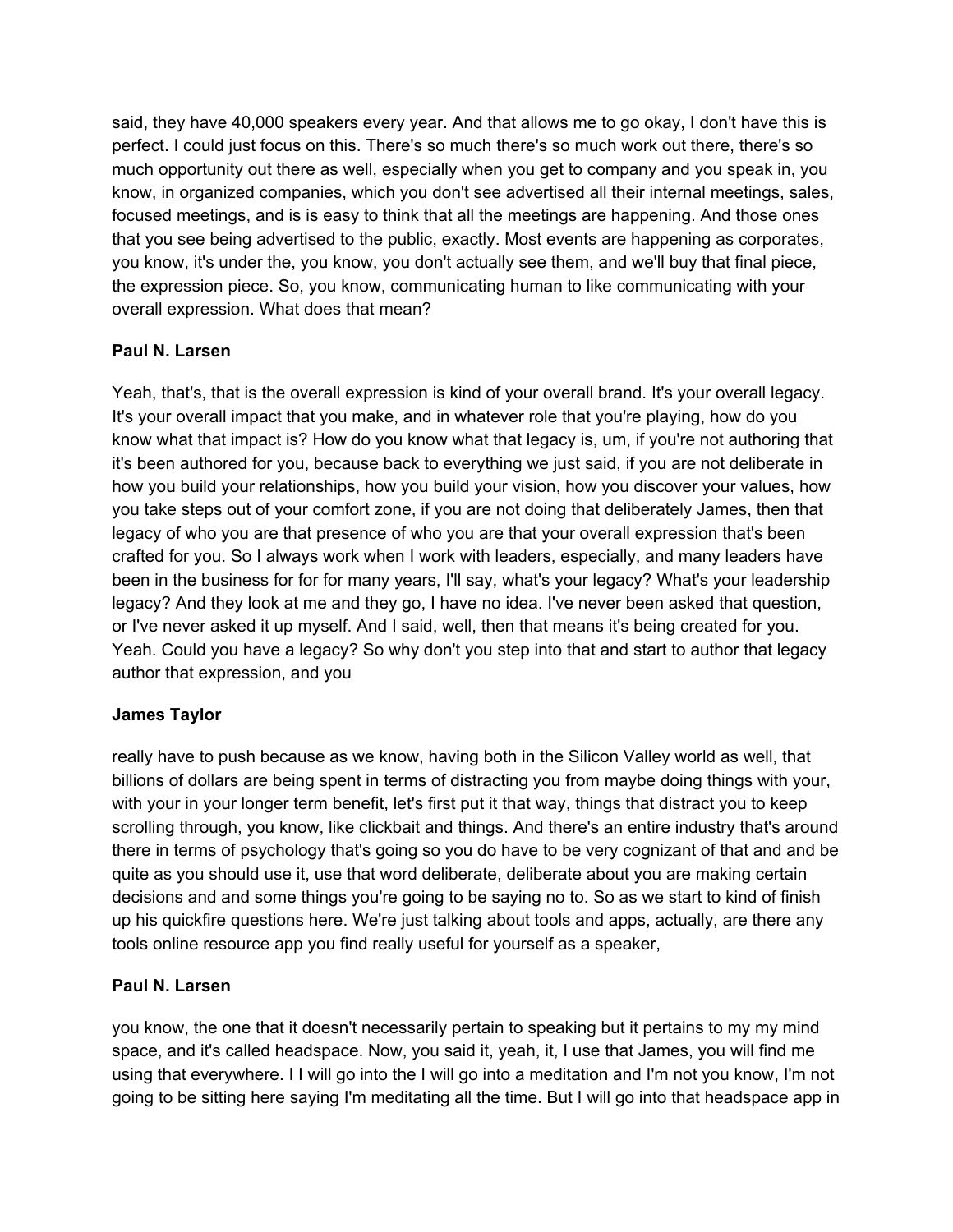many different avenues. I'm on the bus. I'm on a plane, I'm walking down the street. I'm waiting for a client and I will all of a sudden just go in there and use it. It has created I think it's really important in today's world, create anchors for yourself and to create a groundedness and that's what it does for me.

## **James Taylor**

I do wonder because I come a name of the gym. A man whose voice is used the founder of that company has used his voice. I think he's British. But then he now lives in San Francisco, I seem to remember. I do wonder if people when people go to his events, if they automatically start sending out as soon as he starts speaking, because he has a certain type of action, I know, very distinctive

### **Paul N. Larsen**

is a cert and if you think about it, and you're absolutely right, the tone and the pace and it's just like, Ah, yeah, it's just it's Yeah, it's magical for me because I use it, I am very deliberate in how I use it and very disciplined in how I use it as well.

### **James Taylor**

And what about in your speaker bag, what is in that bag that you carry with you to all of your speaking engagements that you never leave the home or work without,

### **Paul N. Larsen**

you know, I use a so so it's really great I use um, I like to have a lot of vibrancy in my speaking engagement. So I bring a lot of what I usually always do, and that the toolkit will vary. But when I go and speak, I will go to some kind of arts and crafts store before I go speaking, and I will go in and find something very local. So if I'm speaking in Chicago, or I'm speaking in Los Angeles, or I'm speaking in Singapore, speaking in Seoul, I will go to a local store, find some local colorful arts and crafts, maybe there could be anything, I will bring that into my speech somehow into my into my topic into my presentation, maybe it's an audience interaction, depending on the size of the audience and so forth. And it is it not only does it engage me with the local flavor and the local community, people love something local for themselves they come in they're like wow, wow, look at what this is all about the Malaysian food that we just had, you know, or Wow, look at what he's doing in vanilla. And it's amazing how that comes alive. And it kind of plants you in that community. So that that toolkit piece for me, varies depending on where I'm at and and and the local audience that I'm serving.

### **James Taylor**

And what about a book if someone wants to buy one book it could be on the speaking the the crafter speaking on the business speak, or maybe didn't even have to be about speaking of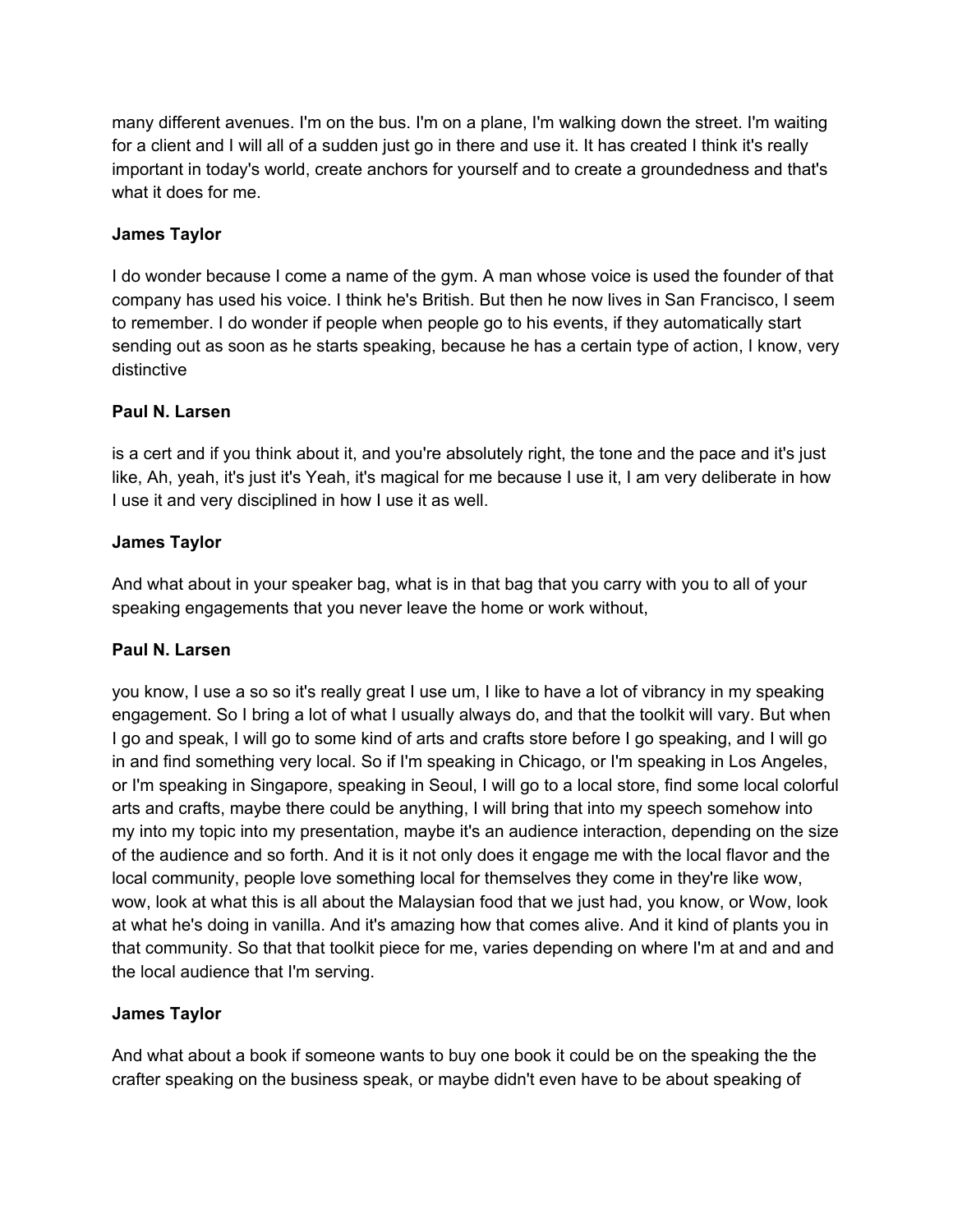maybe could just be some of the broader things that we've been discussing as well. What would that book be you'd recommend?

## **Paul N. Larsen**

So I have a book that I recommend to everyone that I that I that I work with, in any capacity, and I have to apologize, I forgot the name of the author. And it's terrible. I'm but I'm one of these people. Like, I know the song. And I love the melody, but I don't know who's singing it. But the book is called the obstacle is the way

### **James Taylor**

it's at Ryan holidays. That is the old Thank you.

### **Paul N. Larsen**

Yeah, thank you. Thank you. Oh, see, look at you. You're like you're like you're like you're just such an expert.

### **James Taylor**

It's a wonderful poem. It's a wonderful book,

### **Paul N. Larsen**

it is a brilliant book, you look at that you look at historical context is of where obstacles have come up and and how the obstacles actually at the ciliated Thruway for you. Because to your point around distractions, we live in an age of distractions. And distractions can be obstacles, big or small in people's lives and people's journeys. And I just thought the book was just so brilliant. And I use it in many, many rounds around coaching and working with leaders working with teams. And then so certainly for myself,

### **James Taylor**

so a penultimate question here, if we pull, I want you to imagine, you woke up tomorrow morning, and you have to start from scratch. I'm gonna let you choose any city in the world you can wake up in, but you've got all the skills that you've acquired over the years as a coach, as an author as a speaker, but no one knows you, you know, no one, you have to restart. What would you do? How would you restart,

### **Paul N. Larsen**

so I would restart. So I would wake up probably in the city that I know of, which is San Francisco, no one love, and so forth. But regardless of the community you wake up in. And by the way, I love this exercise, because I think it's something we should do, we should do anyway, we should look to how we reboot ourselves. But I would start off in being much more deliberate,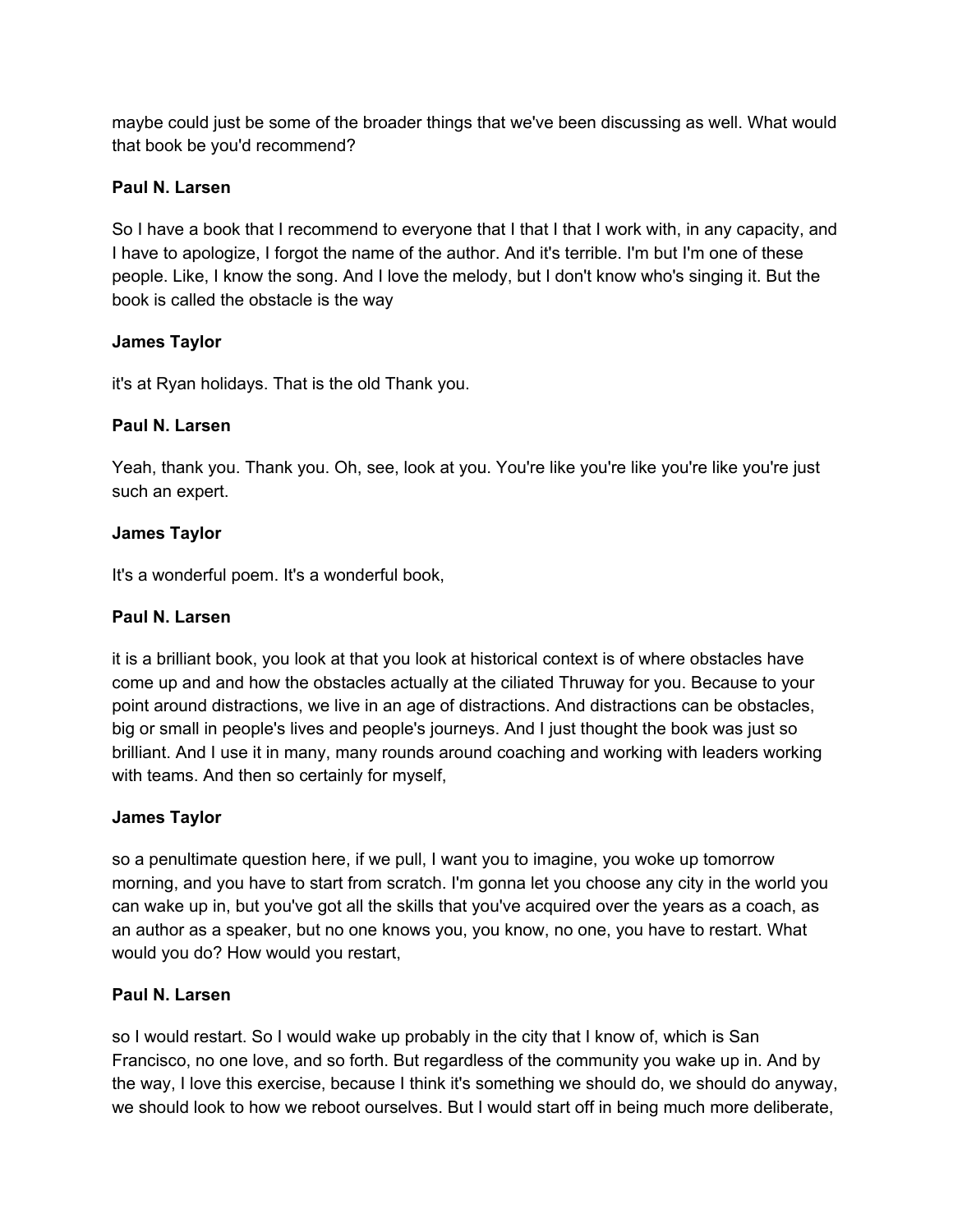much more smaller scale in the steps I need to take to build my business. When I went the when I the mistakes I made in the past, was trying to do too much too soon to too many people. And I would now take a reboot and say, I'm going to take one step today, one step tomorrow, build one relationship today, one relationship tomorrow, and create that stepping stone in terms of building sort of the business and brand and create more much more of an end vision for myself then then what I've done, I jumped in sort of to the deep end of the pool, and I came out with with lots of water and all over the place and drank the water and breathed the water. And I survived because I came up with the buoyancy, and I came out of the pool with it with a determination. I don't want to do that again. So the reboot for that question is not doing that again, is doing the opposite which is taking the much smaller Steps taking the longer term investments for a much longer term gratification, not the short term gratification that we are so often are are confronted with.

### **James Taylor**

Well Paul, it's been a pleasure speaking today if people want to connect with you learn more about you your your coaching your speaking and your writing, where's the best place for them to go and do that

### **Paul N. Larsen**

so they can certainly go to my website which is Paulin, Larsen LR sem comm they are certainly free to connect with me on LinkedIn I love connecting with LinkedIn all I asked on LinkedIn is connect with me just let me know that you that you you know interacted with me through the summit and so forth but love to connect or even shoot me a direct email at Paul at Paul n Larsen comm I'm very very, very approachable. There's there's there's the the expressive introvert of me comes out and I love to maintain those network and and the connection. So I welcome all of that. And this is this has just been a wonderful opportunity James and the work that you're doing is just incredible for the community. So I applaud it and just you know, I'm so honored to be part of it.

### **James Taylor**

Well Paul, I look forward to getting a chance to meet up in person and I wish you all the best of the speaking until then.

### **Paul N. Larsen**

Thank you so much James Have a wonderful weekend and and I welcome anyone's connections as well. So thank you all thank you very much.

### **James Taylor**

Today's episode was sponsored by speakers you the online community for speakers and if you're serious about your speaking career then you can join us because you membership